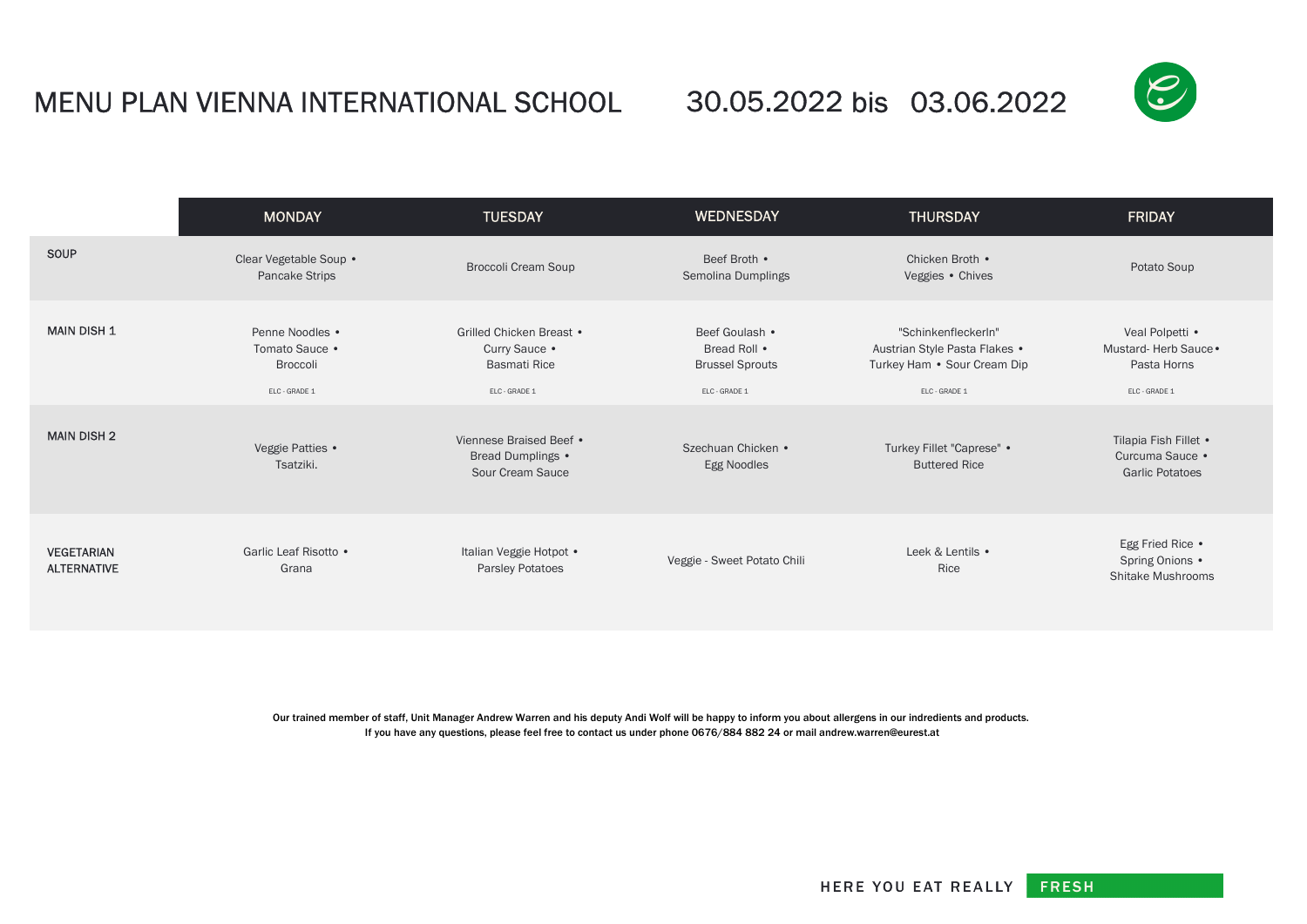## MENU PLAN VIENNA INTERNATIONAL SCHOOL 06.06.2022 bis  $10.06.2022$

06.06.2022 bis 10.06.2022



|                                         | <b>MONDAY</b>  | <b>TUESDAY</b> | <b>WEDNESDAY</b>                                                                                                      | <b>THURSDAY</b>                                                    | <b>FRIDAY</b>                                            |
|-----------------------------------------|----------------|----------------|-----------------------------------------------------------------------------------------------------------------------|--------------------------------------------------------------------|----------------------------------------------------------|
| SOUP                                    |                |                | Vegatable Broth • Garlic Leaf Pancake                                                                                 | Vegetable Cream Soup                                               | Chicken Broth .<br>Noodles . Strips of Veggies           |
| <b>MAIN DISH 1</b>                      | Public Holiday | School Holiday | Strips of Beef •<br>Mushrooms • Cranberry Sauce<br>Potato Croquettes • Carrots<br>ELC - GRADE 1                       | Chickn Tortelloni .<br>Tomato Sauce •<br>Zucchini<br>ELC - GRADE 1 | Chicken Schnitzel .<br>Parsley Potatoes<br>ELC - GRADE 1 |
| <b>MAIN DISH 2</b>                      |                |                | "Chicken Pesto Parm Bowl"<br>• Broccoli • Cherry Tomato •<br>Croutons • Quinoa •<br>Leaf Salads • Pesto - Vinaigrette | Turkey Ragout "Italian Style"<br>Pilaw Rice                        | Tilapia Fillet á la Basilico ·<br>Basmati Rice •         |
| <b>VEGETARIAN</b><br><b>ALTERNATIVE</b> |                |                | Veggie - Sweet Potato Chili .<br><b>Fried Rice</b>                                                                    | Vegan Risotto .<br>Cream Mushrooms .<br>Root - Herb Veggies        | Beluga Lentil Hotpot<br>"Provencale"                     |



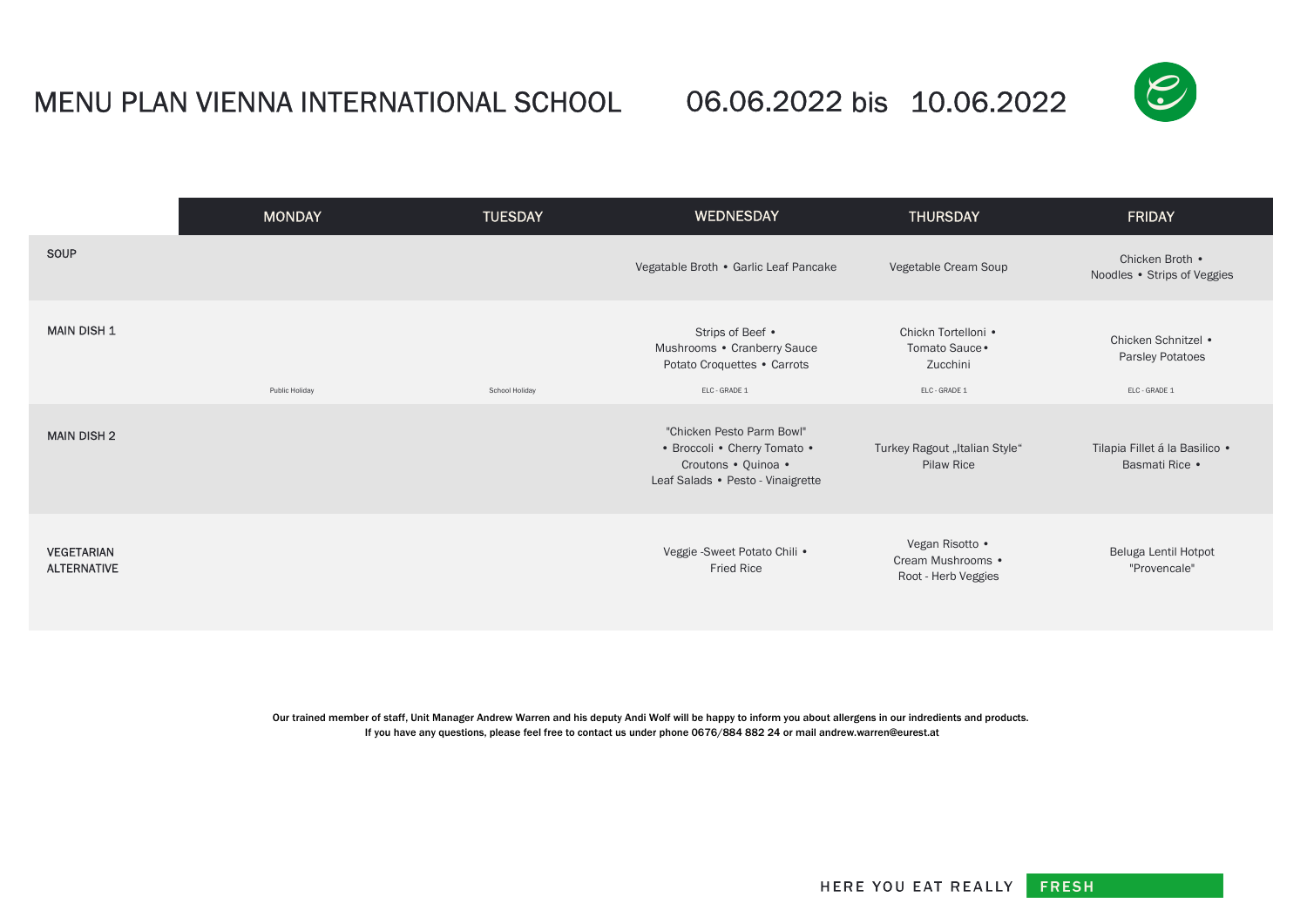## MENU PLAN VIENNA INTERNATIONAL SCHOOL  $\qquad$  13.06.2022 bis 17.06.2022

13.06.2022 bis 17.06.2022



|                                         | <b>MONDAY</b>                                                     | <b>TUESDAY</b>                                                              | <b>WEDNESDAY</b>                                                   | <b>THURSDAY</b> | <b>FRIDAY</b>  |
|-----------------------------------------|-------------------------------------------------------------------|-----------------------------------------------------------------------------|--------------------------------------------------------------------|-----------------|----------------|
| <b>SOUP</b>                             | "Minestrone a la Genovese con Pesto" .<br>Italian Veggie Soup     | Chicken Broth • Baked Peas • Chives                                         | Beef Broth •<br>Semolina Dumpling . Chives                         |                 |                |
| <b>MAIN DISH 1</b>                      | "Mac 'n Cheese" •<br>Zucchini<br>ELC - GRADE 1                    | "Zurich Style" Beef<br>Buttered Dumplings .<br>ELC - GRADE 1                | Classic Burger •<br>Roast Potatoes •<br>Sweetcorn<br>ELC - GRADE 1 | Public Holiday  | School Holiday |
| <b>MAIN DISH 2</b>                      | Panfried Tofu •<br>Veggie Curry · Pineapple Rice · Lemon<br>Grass | "Red Curry Chicken Bowl" .<br>Thai Curry Sauce .<br>Red Chili • Jasmin Rice | Chicken Fillet a la Creme .<br>Polenta • Veggies                   |                 |                |
| <b>VEGETARIAN</b><br><b>ALTERNATIVE</b> | Falafel<br>Tomato Sauce •<br><b>Basmati Rice</b>                  | Banana - Veggie Sautée ·<br>Lime Rice                                       | Wholemeal Pasta •<br>Artichokes in Tomato Sauce                    |                 |                |